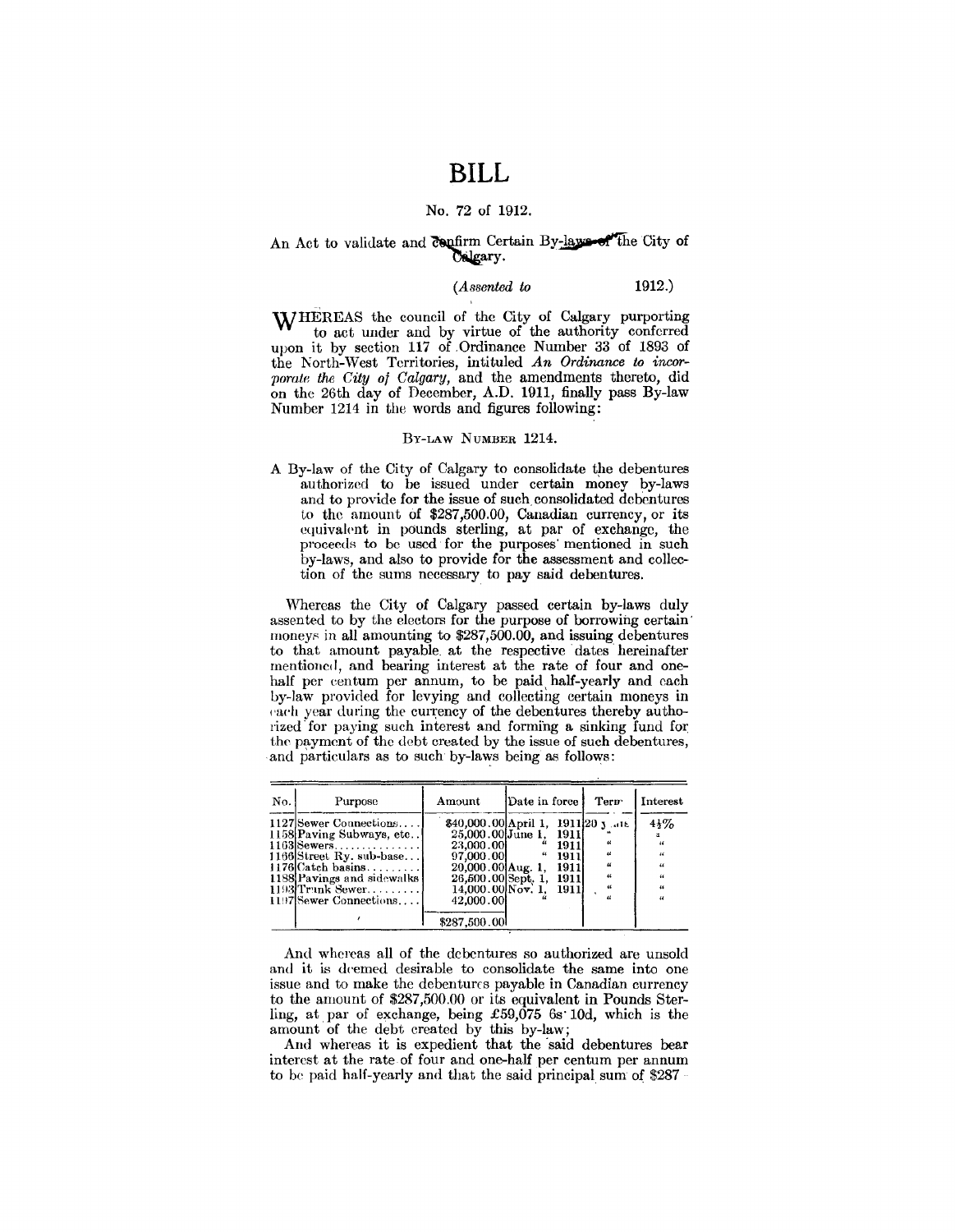*500.00* or its equivalent in Pounds Sterling at par of exchange being  $£59.075$  6s 10d, to be paid at the expiration of twenty years from the date of this by-law taking effect;

And whereas the value of the whole rateable property in the City of Calgary according to the last revised assessment roll is the sum of  $$52,723,120.00$ ;

And whereas the amount of the existing debt of the City of Calgary, outside of debts due for current expenses, but including the amount of this by-law, is the sum of \$6,752,650.00, no instalment of principal or interest of which is yet due;

And whereas the respective. amounts required to be raised annually by special rate during the currency of the said debentures are (a) for paying the interest thereon, \$12,937.50, and (b) for· forming a sinking fund for payment of the debt created by the issue of the said debentures, \$9,655.00;

· Now therefore the council of the City of Calgary enacts as follows:

1. That the amounts of the debentures authorized to be issued under the eight several by-laws are hereby consolidated and there shall be one issue of debentures under this by-law of the total amount of  $$287,500.00$ , or its equivalent in Pounds 8terling at par of exchange being £59,075 6s lOd.

2. That debentures be issued for the said sum of  $£59,075$ Os lOd to be paid at the expiration of twenty years from the date of this by-law taking effect, the said debentures being for  $£100$  each with the exception of one which shall be for £75  $6s$  10d, and that coupons shall be attached to said debentures for the half-yearly interest on each debenture respectively at the rate of four and one-half per centum per annum in the meantime.

3. That the said debentures shall be scaled with the corporate scal of the city and shall be signed by the mayor and clerk of the said city, and the coupons shall bear the lithographed or stamped or printed signature of the mayor and clerk, and the debentures and coupons shall be payable in Sterling at the Bank of Montreal in London, E.C., England, or in Canadian Currency at the principal office of the said bank in the Cities of Montreal, Toronto or Calgary in the Dominion of Canada, at holder's option.

4. That in addition to all other amounts there shall be levied and collected in each year during the currency of the said 1 lcbcntures on all the rateable property in the said city by special rate or rates sufficient therefor, \$12,937.50, being the equivalent at par of exchange of the amount of £2,658 7s  $9\frac{3}{4}d$ , for paying the interest on the said debentures, and the amount of  $\$9,655.00$ , being the equivalent at par of exchange of £1,983 18s ld, to form a sinking fund for the payment of the debt created by the issue of the said debentuers to be payable, levied and collected at the same time and in the same manner as other taxes arc payable, levied and collected by Ordinance, Statute or by-law in the said city.

5. That this by-law shall come into effect on the first day of January, 1912.

6. That the power and authority to issue debentures under said by-laws 1127, 1158, 1163, 1166, 1176, 1188, 1193 aml 1197 and any and all debentures issued thereunder are hereby cancelled and annulled.

Done and passed in council, this 26th day of December, A.D. 1911.

 $(SEAL)$ (L.s.) (Sgd.) J. W. MITCHELL, *Mayor.*  (Sgd.) W. D. SPENCE, *Clerk.*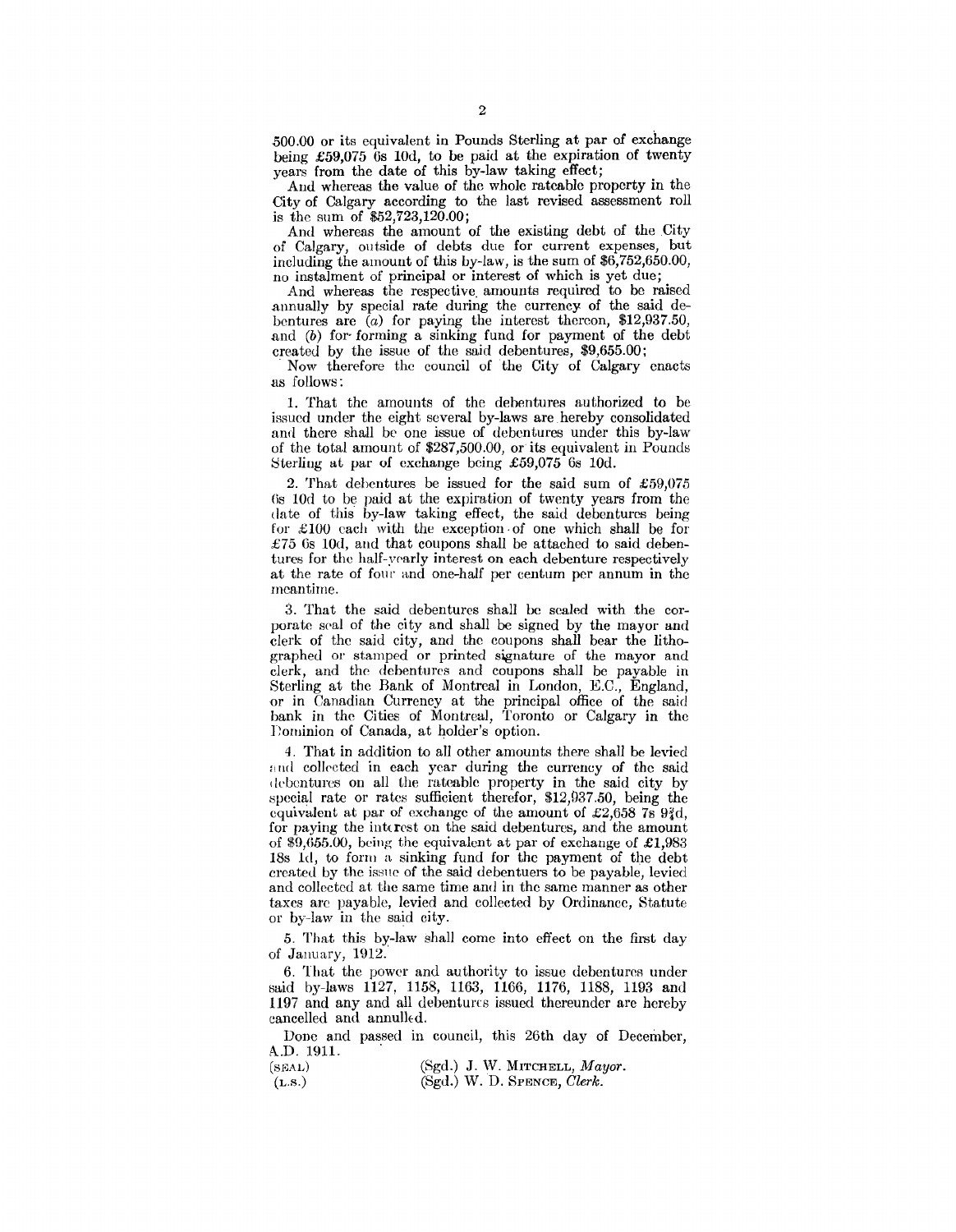And whereas the council of the City of Calgary purporting to act under and by virtue of the authority conferred upon it by the terms and provisions of section 117 of Ordinance Number :)3 of 1893 of the North-West Territories, intituled *An Ordinance. to incorporate the City of Calgary,* and the amendments thereto, did on the 26th day of December, A.D. 1911 pass By-law Number 1215 in the words and figures following:

### BY-LAW NuMBER 1215.

A By-law of the City of Calgary to consolidate the debentures authorized to be issued under certain money by-laws and to provide for the issue of such consolidated debentures to the amount of  $$1,628,200.00$  Canadian currency, or its equivalent in Pounds Sterling, at par of exchange, the proceeds to be used for the purpose mentioned in such by-laws, and also to provide for the assessment and collection of the sums necessary to pay such debentures.

Whereas the City of Calgary passed certain by-laws duly assented to by the electors for the purpose of borrowing certain moneys in all amounting to \$1,628,200.00 and issuing debentures to that amount payable at the respective dates hereinafter mentioned, and bearing interest at the rate of four and onehalf per centum per annum, to be paid half-yearly and each by-law provided for levying and collecting certain moneys in each year during the currency of the debentures thereby authorizcd for paying such interest and forming a sinking fund for the payment of the debt created by the issue of such debentures and particulars as to such by-laws being as follows:

| No. | Purpose                       | Amount            | Date in force                      | Term                    | <b>Interest</b>  |
|-----|-------------------------------|-------------------|------------------------------------|-------------------------|------------------|
|     | $1119$ Purchasing lot         |                   | \$14,200.00 March 1, 1911 30 years |                         | $4\frac{1}{2}\%$ |
|     | $1124$ Fire Station           |                   | 75,000.00 April 1, 1911            |                         |                  |
|     | 1125 $\Gamma$ w incinerators  | 129,000.00        |                                    | "                       | $\mu$            |
|     | $1128$ Conduits               | 60.000.00         |                                    | 44                      | $\epsilon$       |
|     | 1129 Waterworks ext'ns        | 245,000.00        |                                    | $\mu$                   | $\epsilon$       |
|     | $1130$ Flectric Light         | 380,000.00        | $\boldsymbol{\mu}$                 | $\overline{\mathbf{a}}$ | $\epsilon$       |
|     | 1134 Manufacturing Sites      | 100.000.00 May 1, | -1911                              | $\overline{\mathbf{f}}$ | 44               |
|     | $1136$ Trunk Sewer            | 318.000.00        |                                    | 46                      | 16               |
|     | 1137 Fire Hall Site           | 45.000.00         | $\epsilon$                         | 66                      | $\alpha$         |
|     | $1138$ Stock Pavilion         | 55.000.00         |                                    | $\epsilon$              | u                |
|     | 1139 Public Wks. Stables      | 20.000.001        |                                    | $\mu$                   | 44               |
|     | 1154 Parks.                   | 66,000,00         | $^{16}$                            | $\boldsymbol{\mu}$      | $\mu$            |
|     | 1162 Store House              | 45.000.00 June 1. | 1911                               | $\alpha$                | 16               |
|     | $1171$ [Con. sub-base St. Ry] | 55,000.00 July 1. | 1911                               | <b>K</b>                | $\alpha$         |
|     | $1198$ Conduits               | 30.000.00 Nov. 1. | 1911!                              | $\overline{16}$         |                  |
|     |                               |                   |                                    |                         |                  |
|     |                               | \$1,628,200.00    |                                    |                         |                  |

And whereas all of the debentures so authorized are unsold and it is deemed desirable to consolidate the same into one issue and to make the debentures payable in Canadian currency to the amount of \$1,628,200.00, or its equivalent in Pounds Sterling at par of exchange, being £334,561 12s 10 $\frac{1}{2}d$ , which is the amount of the debt created by this by-law;

And whereas it is expedient that the said debentures bear interest at the rate of four and one-half per centum per annum to be paid half-yearly and that the. said principal sum of \$1,628,200 or its equivalent in Pounds Sterling at par of exchange, being £334,561 12s 10<sup>1</sup>/<sub>2</sub>d, be paid at the expiration of thirty years from the date of this by-law taking effect;

And whereas the value of the whole rateable property in the City of Calgary according to the last revised assessment roll is the sum of \$52,723,120.00;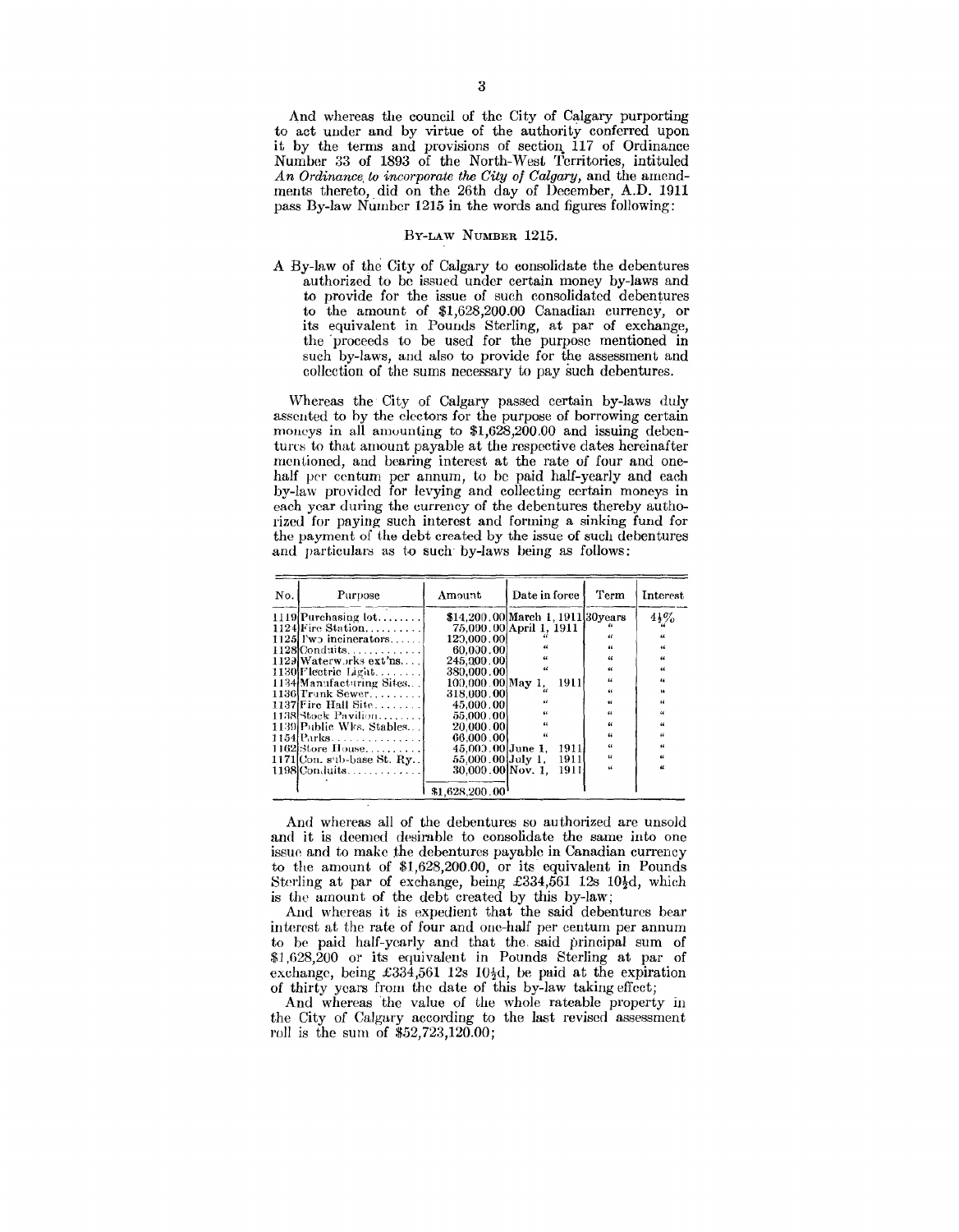And whereas the amount of the existing debt of the City of Calgary, outside of debts due for current expenses but including the amount of this by-law, is the sum of \$6,752,650.00, no instalment of principal or interest is yet due;

And whereas the respective amounts required to be raised annually by special rate during the currency of the said debentures are (a) for paying the interest thereon \$73,269.00 and (b) for forming a sinking fund for the payment of the 'debt created by the issue of the said debentures, \$29,031.00;

Now therefore the council of the City of Calgary enacts as follows:

1. That the amounts of the debentures authorized to be issued under the said several fifteen by-laws are hereby consolidated and there shall be one issue of debentures under this by-law of the total amount of \$1,628,200.00 or its equivalent in Pounds Sterling at par of exchange being £334,561 12s  $10<sub>4d</sub>$ .

2. That debentures be issued for the said sum of £334,561  $12s$   $10\frac{1}{2}d$  to be paid at the expiration of thirty years from the date of this by-law taking effect, the said debentures being for  $£100$  each with the exception of one which shall be for £61 12s 10 $\frac{1}{2}d$ , and that coupons shall be attached to said debentures for . the half-yearly interest on each debenture respectively, at\_the rate of four and one-half per centum per annum in the meantime.

3. That the said debentures shall be sealed with the corporate seal of the city and shall be signed by the mayor and clerk of the said city, and the coupons shall bear the lithographed or stamped or printed signature of the mayor and clerk, and the debentures and coupons shall be payable in Sterling at the Bank of Montreal in London, E.C., England, or in Canadian currency, at the principal office of the said bank in the Cities of Montreal, Toronto or Calgary in the Dominion of Canada, at holder's option.

4. That in addition to all other amounts there shall be levied and collected in each year during the currency of the said debentures on all the rateable property in the said city, by special rate or rates sufficient therefor \$73,269.00, being the equivalent at par of exchange of the amount of £15,055 *5s*  6d for paying the interest on the said debentures, and the amount of \$29,031.00, being the equivalent at par of exchange, of £5,965 5s 6d to form a sinking fund for the payment of the debt created by the issue of the said debentures' to be payable, levied and collected at the same time and in the same manner as other taxes are payable, levied and collected by Ordinance, Statute or by-law in the said city.

5. That this by-law shali come into effect on the first day of January, 1912.

6. That the power and authority to issue debentures under said By-laws 1119, 1124, 1125, 1128, 1129, 1130, 1134, 1136, 1137, 1138, 1139, 1154, 1162, 1171 and 1196 and any and all debentures issued thereunder are hereby cancelled and annulled.

Done and passed in council this 26th day of December, A.D. 1911.

SEAL OF THE CITY OF CALGARY | (Sgd.) J. W.·MITCHELL, *Mayor.*   $(Sgd.)$  W. D. SPENCE, *Clerk.*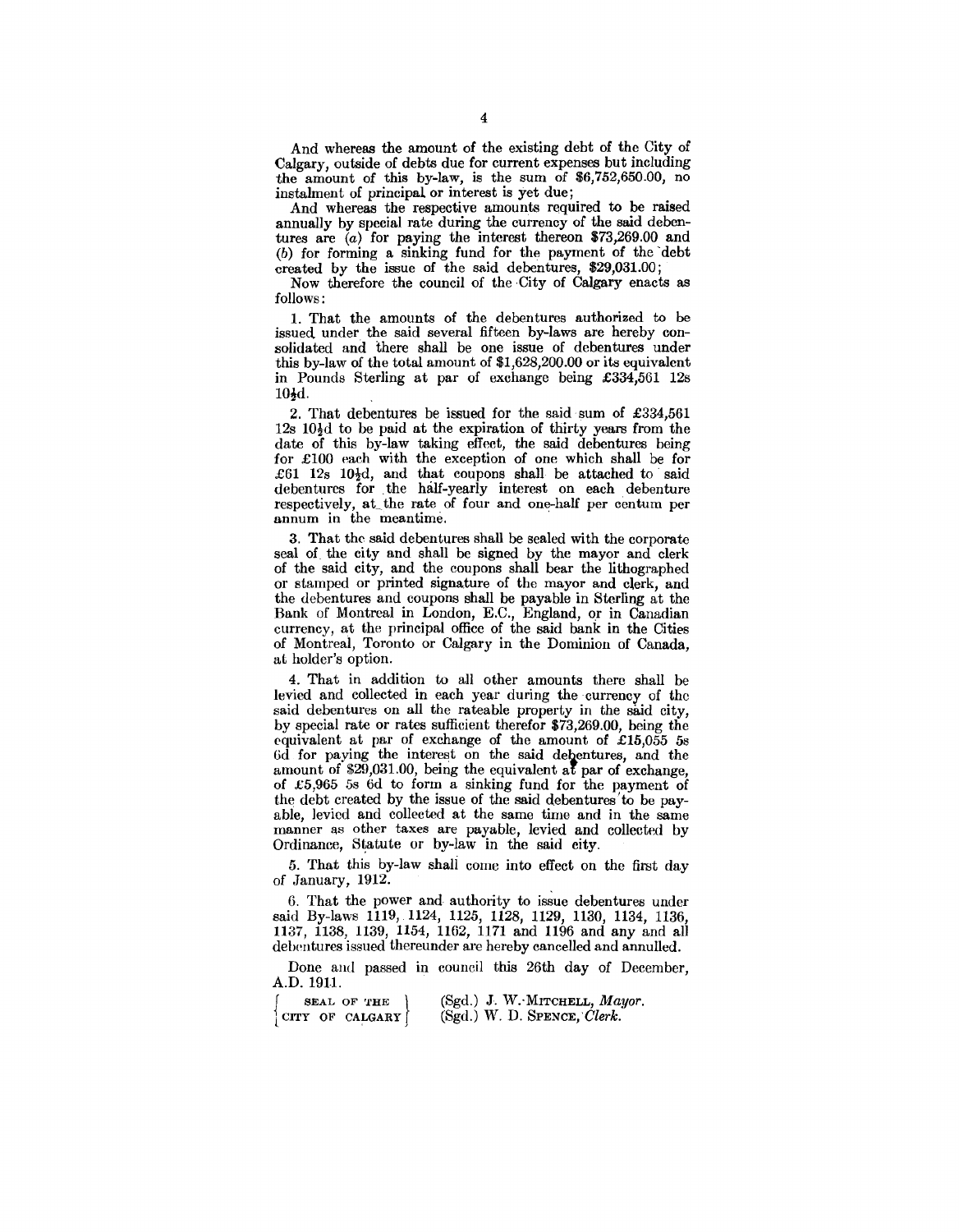And whereas the council of the City of Calgary purporting to act under and by virtue of the authority conferred upon it by the terms and provisions of section 117 of Ordinance Number 33 of 1893 of the North-West Territories, intituled *An Ordinance to incorporate the City of Calgary,* and the amendments thereto, did on the 15th day of January:, A.D. 1912, pass By-law Number 1273 in the words and figures following:

#### BY-LAW NuMBER 1273.

A by-law of the City of Calgary to consolidate the debentures authorized to be issued under certain local improvement by-laws and to provide for the issue of such consolidated debentures to the amount of \$1,555,417.25 Canadian currency, or its equivalent in Pounds Sterling at par of exchange, the proceeds to be used for the, purposes mentioned in such by-laws, and also to provide' for the assessment and collection of the sums necessary to pay such debentures.

Whereas the City of Calgary duly passed certain local improvement by-laws, being numbers 1221, 1222, 1223, 1224, 1225, 1226, 1227, 1243, 1244, 1245, 1246, 1247, 1248, 1249, ~1250, 1252, 1253, 1254, 1255, 1256, 1257, 1258, 1260, 1261, 1262, 1263, 1264, 1265, 1266, 1267, 1268, 1269 and 1270, authorizing the issue of debentures to the amount of \$1,555,417.25 payable in twenty years from the date of the coming into force of the respective by-laws, and bearing interest at the rate of four and one-half  $(4<sub>2</sub>)$  per centum per annum, payable half-yearly and each of such by-laws provided for levying and collecting certain moneys in each year during the currency of the debentures thereby authorized for paying such interest and for forming a sinking fund for the payment of the debt created by the issue of such debentures, the particulars as to such by-laws being as follows:

| No. | Purpose                              | Amount         | Date in force                    | Term                    | Interest                   |
|-----|--------------------------------------|----------------|----------------------------------|-------------------------|----------------------------|
|     | $1221$ Sewers                        |                | \$609.20 Jan. 1st, 1912 20 years |                         | $4\frac{1}{2}$ %           |
|     | $1222$ Sewers                        | 453.52         |                                  |                         |                            |
|     | $1223$ Sewers                        | 371.00         | $\overline{\mathbf{a}}$          | 4                       | 46                         |
|     | $1224$ Sewers                        | 12.166.00      | u                                | ĸ                       | u                          |
|     | $1225$ Sewers                        | 10,281.46      | $\alpha$                         | $\epsilon$              | u                          |
|     | $1226$ Sewers                        | 114,320.62     | $\alpha$                         | 14                      | 46                         |
|     | $1227$ Sewers                        | 115,505.84     | $\boldsymbol{u}$                 | $\epsilon$              | $\overline{\mathbf{u}}$    |
|     | 1243 Concrete sidewalks              | 3,517.62       | $\mu$                            | u                       | ú                          |
|     | $1244$  Paving                       | 4,181.34       | u                                | 46                      | 66                         |
|     | $1245$ Paving                        | 8,957.97       | Ġ.                               | u                       | $\alpha$                   |
|     | $1246$  Paving                       | 37,766.53      | $\overline{u}$                   | u                       | $\epsilon$                 |
|     | $1247$ Grading                       | 21,172.27      | u                                | u                       | 66                         |
|     | $1248$ Paving                        | 46,659.42      | u                                | 66                      | $\boldsymbol{\mu}$         |
|     | 1249 Concrete sidewalks              | 309.20         | $\alpha$                         | u                       | 41                         |
|     | $1250$ Paving                        | 192,666.11     | $\mu$                            | u                       | 44                         |
|     | $1252$ Paving $\ldots \ldots \ldots$ | 18,277.55      | $\epsilon$                       | 44                      | $\epsilon$                 |
|     | 1253 Grading                         | 7,717.10       | $\overline{\mathbf{a}}$          | u                       | $\epsilon$                 |
|     | 1254 Concrete sidewalks              | 5.306.161      | $\boldsymbol{\mu}$               | $\boldsymbol{u}$        | $\mu$                      |
|     | $1255$ Sewers                        | 26,402.76      | 66                               | u                       | $\mu$                      |
|     | $1256$ Sewers                        | 843.99         | t,                               | $\epsilon_{\mu}$        | $\epsilon$                 |
|     | 1257 Concrete sidewalks              | 17,425.12      | $\overline{\mathbf{a}}$          | u                       | 66                         |
|     | $1258$ Boylevards                    | 26,955.57      | ££                               | $\overline{\mathbf{u}}$ | $\mu$                      |
|     | 1260 Concrete sidewalks              | 86,793.08      | 46                               | u                       | 66                         |
|     | $1261$ [Paving                       | 796.04         | $\epsilon$                       | $\epsilon$              | u                          |
|     | $1262$ Paving                        | 3.632.48       | $\epsilon$                       | $\mathfrak{a}$          | $\overline{\mathbf{a}}$    |
|     | $1263$ Grading                       | 28.939.34      | 14                               | 46                      | $\epsilon$                 |
|     | $1264$  Paving                       | 96,974.69      | 4                                | 44                      | u                          |
|     | $1265$ Sewers                        | 28,904.59      | u                                | 46                      | $\epsilon$                 |
|     | $1266$ Sewers                        | 16,029.01      | $\epsilon$                       | 66                      | $\alpha$                   |
|     | 1267 Concrete sidewalks              | 854.05         | u                                | $\alpha$                | $\mu$                      |
|     | $1268$  Sewer                        | 453 52         | $\epsilon$                       | $\mu$                   | $\boldsymbol{\mathcal{U}}$ |
|     | 1269 Paving                          | 437,239.78     | $\overline{\mathbf{u}}$          | $\epsilon$              | α                          |
|     | $1270$  Sewers                       | 182.964.32     | $\boldsymbol{\mathfrak{a}}$      | $\overline{\mathbf{u}}$ | u                          |
|     |                                      |                |                                  |                         |                            |
|     |                                      | \$1,555.417.25 |                                  |                         |                            |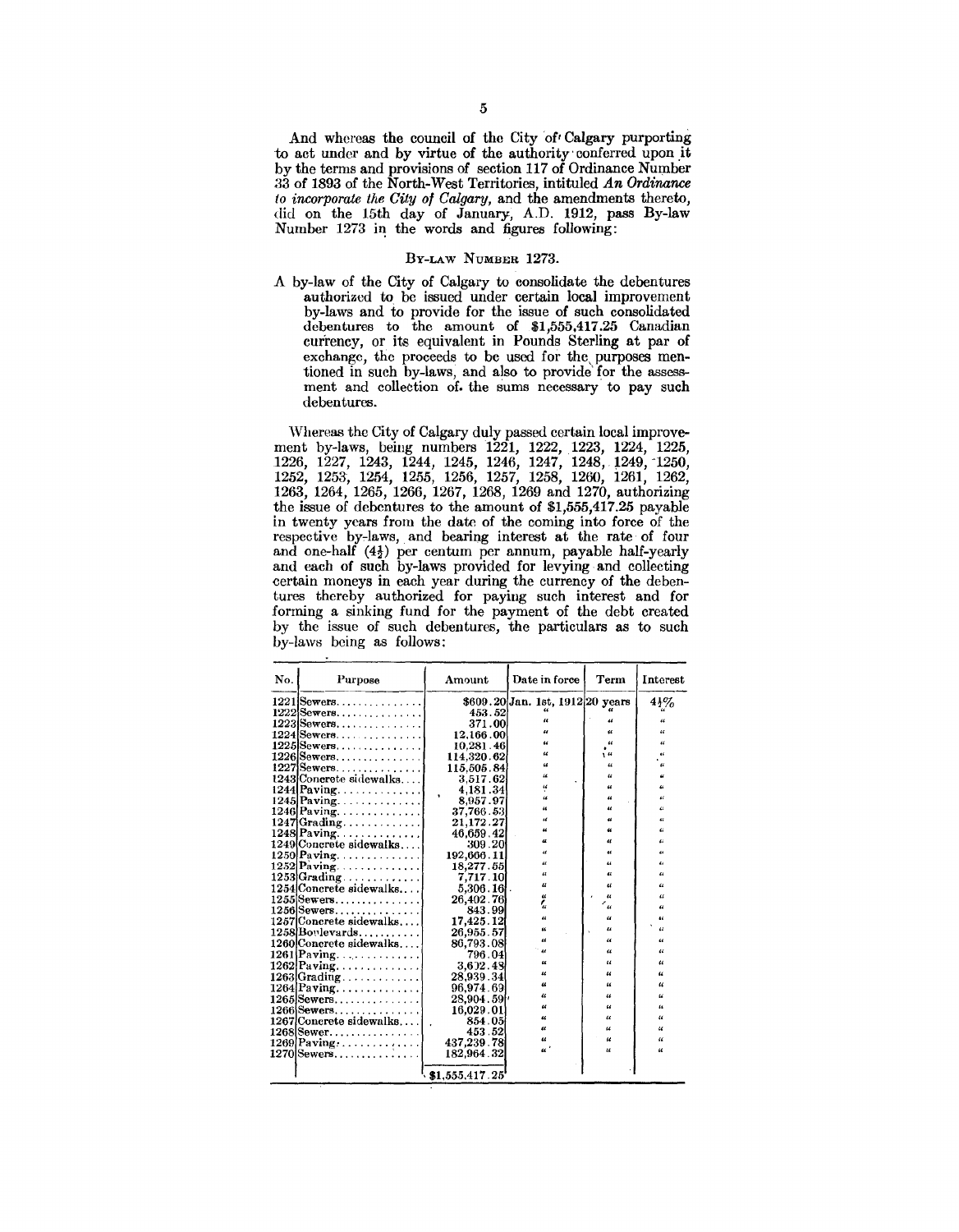And whereas all the debentures authorized by the said bylaws are unsold and it is deemed desirable to consolidate the same into one issue and to make the debentures payable in Canadian currency to the amount of \$1,555,417.25, or its equivalent in Pounds Sterling, at' par of exchange, being £319,- 606 5s 9d which is the amount of the debt created by this by-law;

And whereas it' is expedient that the interest on the said debentures should be payable at the said rate of four and onehalf  $(4\frac{1}{2})$  per centum per annum, half-yearly on the first days of July and January in each year, and that the said principal sum be paid in twenty years from the date of this by-law taking

effect;<br>And whereas there are required to be raised in each and every year for twenty years the sum of \$69,993.77 to pay the interest on the said amount and the sum of \$52,233.77 to form a sinking fund for the payment of the principal money;

And whereas the value of the whole real. property rateable in respect of the said several and respective · improvements mentioned in the said by-laws is the sum. of \$5,578,286.00;

And whereas the city's share of the cost of the said improvements is the sum of \$503,133.82 and the portion chargeable against the properties fronting on the streets, lanes or portions thereof or places where the improvements were made is the surn of \$1,052,283.43;

And whereas the sum of \$1,052,283.43, part of the said debt, is created on the security of the special rates settled by the said by-laws and is further guaranteed by the city at large;

And whereas it will be necessary to raise annually the sum of \$22,641.03 to pay the interest and the sum of \$16,896.13 to form a sinking fund for the payment of the principal of the portion of the said debentures which is to be paid by the city;

And whereas the value of the whole rateable property of the City of Calgary according to the last revised assessment roll. is the sum of \$52,723,120.00 and the total amount of the existing debt of the city, outside of debts for local improvcments and for current expenses of the year is  $$6,752,650.00$ ;

Therefore the council of the City of Calgary enacts as follows:

1. That the amounts of the debentures authorized to be issued under the said several by-laws, numbers 1221, 1222, 1223, 1224, 1225, 1226, 1227, 1243, 1244, 1245, 1246, 1247, 1248, 124H, 1250, 1252, 1253, 1254, 1255, 1256, 1257, 1258, 1260, 12til, 1262, 1263, 1264, 12()5, 1266, 1267, 1268, 1269 and 1270 arc hereby consolidated and there shall be one issue of debentures under this by-law of the total amount of \$1,555,- 417.25, or its equivalent in Pounds Sterling at par of exchange, being  $£319,606$  5s 9d.

2. That such debentures shall be in sums of one hundred Pounds Sterling each, with the exception of one which shall be for £6 5s 9d, and shall be payable in twenty years from the date of this by-law taking effect, and that coupons shall be attached to said debentures for the half-yearly interest thereon at the rate of four and one-half per eentum per annum, and the said debentures and coupons shall be made payable in Sterling at the Bank of Montreal, London, E.C., England, or in Canadian currency at the principal office of the said bank in the Cities of Montreal, Toronto or Calgary at holder's option.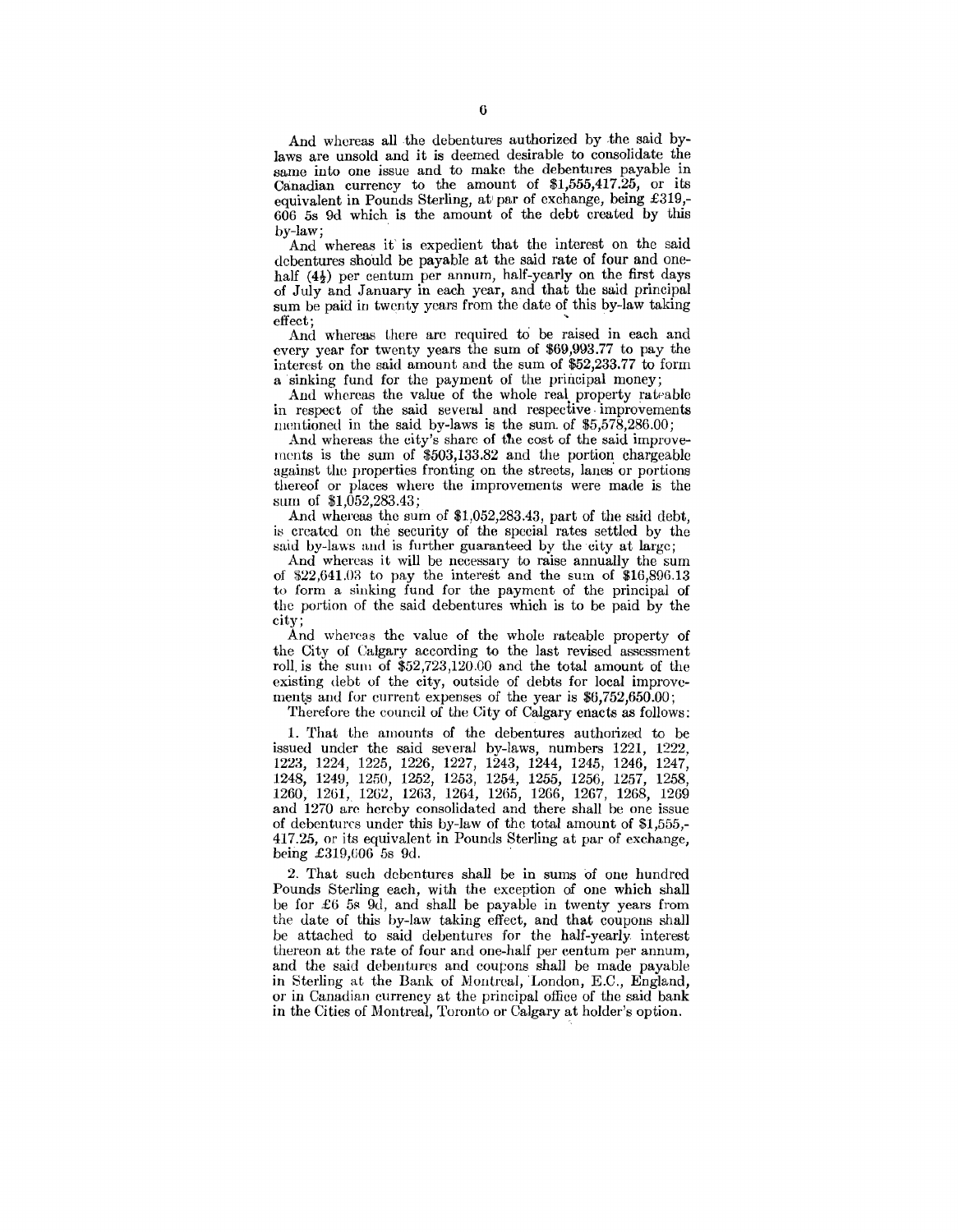3. That the said debentures shall be sealed with the corporate seal and signed by the mayor or acting mayor and clerk of . the City of Calgary; and the said coupons shall bear the litho- ~hed or stamped or printed signatures of the mayor or acting mayor and clerk aforesaid.

4. That for the purpose of paying the sum of \$503,133.82 or its equivalent in Pounds Sterling at par of exchange being £103,383 13s 3d, the amount charged and assessed against the City of Calgary, and to cover the interest thereon at the rate of four and one-half  $(4\frac{1}{2})$  per centum per annum in manner before mentioned, there shall be assessed, levied and collected in the same manner, at the same time and along with the other city rates and taxes for each year, commencing with the year 1912, over and above all other rates, the sum of \$39,- 537.13 by a special rate on the dollar sufficient therefor, upon and from the whole rateable property in the City of Calgary.

5. That for the purpose of paying the said sum of \$1,052,- 283.43 or its equivalent in Pounds Sterling at par of exchange, being  $£216,222$  12s 6d, the amount charged and assessed against the real property fronting as aforesaid, and to cover interest thereon for twenty years at the rate of four and onehalf  $(4\frac{1}{2})$  per centum per annum in the manner before mentioned, there shall be assessed, levied and collected in the same way, at the same time and along with the other city rates and taxes each year for twenty years commencing with the year 1912, over and above all other rates levied and collected yearly upon the real property fronting or abutting on the respective portions, streets, lanes or places mentioned in column two (2) of the schedule to the said by-laws, a special rate per foot frontage in the ninth (9th) column of such schedule, which special rate shall be sufficient to produee in each year the sum of \$82,690.38 and for that purpose the provisions of the said several by-laws in that behalf shall remain in full force and effect.

6. That the said debt of the sum of \$503,133.82 and that portion of the said debentuers issued in respect thereof are issued on the credit of and guaranteed by the City of Calgary at large.

7. That the said debentures shall be sold and the proceeds thereof shall be paid out in paying and discharging the temporary loan or debts incurred in and for the construction of the improvements mentioned in the said by-laws and in no, other way and for no other purpose whatever.

8. That the power and authority to issue debentures under the said by-laws numbered 1221, 1222, 1223, 1224, 1225, 1226, 1227, 1243, 1244, 1245, 1246, 1247,' 1248, 1249, 1250, 1252, 1253, 1254, 1255, 1256, 1257, 1258, 1260, 1261, 1262, 1263, 1264, 1265, 1266, 1267, 1268, 1269 and 1270 and to borrow thereunder and any and all debentures issued thereunder. are hereby cancelled and annulled.

9. That this by-law shall come into effect on the first day of January, 1912.

Done and passed in council this 15th day of January, A.D. 1912.

 $\int$  CITY OF CALGARY  $\int$ SEAL OF THE (Sgd.) J. W. MITCHELL, *Mayor*. (Sgd.) W. D. SPENCE, *Clerk.*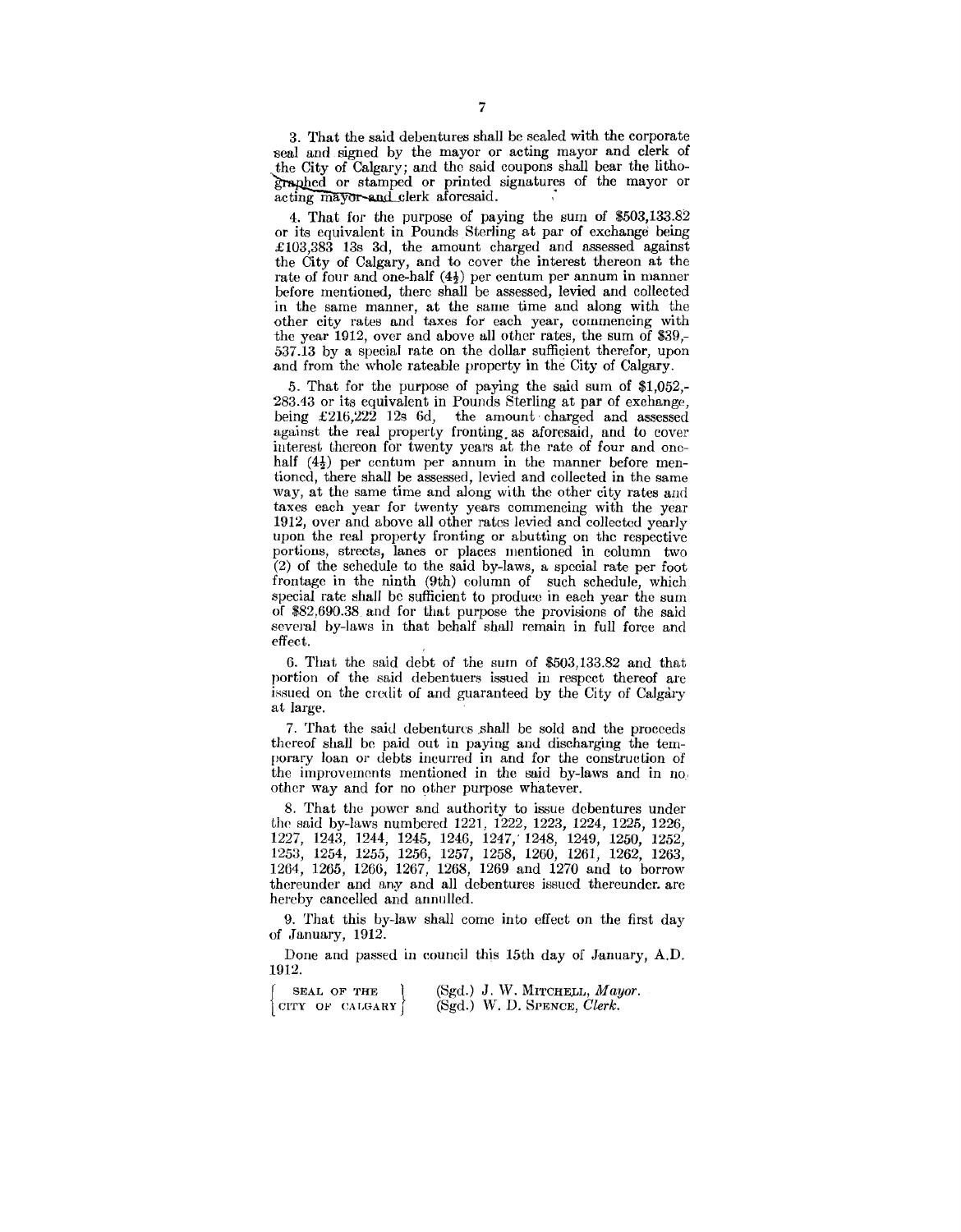And whereas doubts have arisen as to the validity of certain of the said by-laws passed by the council of the City of Calgary as aforesaid, and of the by-laws or proceedings prior thereto;

And whereas the City of Calgary has by its petition prayed that all of the said by-laws hereinbefore set forth or any by-laws

or proceedings prior thereto may be confirmed and validated; And whereas it is expedient to grant the prayer of the said petition;

Therefore His Majesty, by and with the advice and consent of the Legislative Assembly of the. Province of Alberta, enacts as follows: '

1. That By-law No. 1214, finally passed by the council of the City'of Calgary on the 26th day of December, I911, being a consolidation of By-laws Nos. 1127, 1158, 1163, 1166, 1176, 1188, 1193 and 1197, and By-law No. 1215, finally passed by the said council on the 26th day of December, 1911, being a consolidation of By-laws Nos. 1119, 1124, 1125, 1128, 1129, 1130, 1134, 1136, 1137, 1138, 1139, 1154, ·1162, 1171 and 1196 of the City of Calgary, and By-law No. 1273, finally passed by the said council on the 15th day of January, 1912, being a consolidation of certain local improvement by-laws of the said city, Nos. 1221, 1222, 1223, 1224, 1225, 1226, 1227, 1243, 1244, 1245, 1246, 1247, 1248, 1249, 1250, 1252, 1253, 1254, 1255, 1256, 1257, 1258, 1260, 1261, 1262, 1263, 1264, 1265, 1266, 1267, 1268, 1269 and 1270, are and each of them is hereby declared legal, valid and binding on the said City of Calgary notwithstanding any informalities, 'irregularities or defects therein or in the several by-laws thereby consolidated or 'in any by-Jaws or proceedings prior thereto either in substance or in form, and each and all of the debentures and coupons thereto attached, issued or to be issued thereunder arc hereby declared legal, valid and binding on the City of Calgary and the city shall be bound to pay each and all of the said debentures and coupons as therein respectively stated.